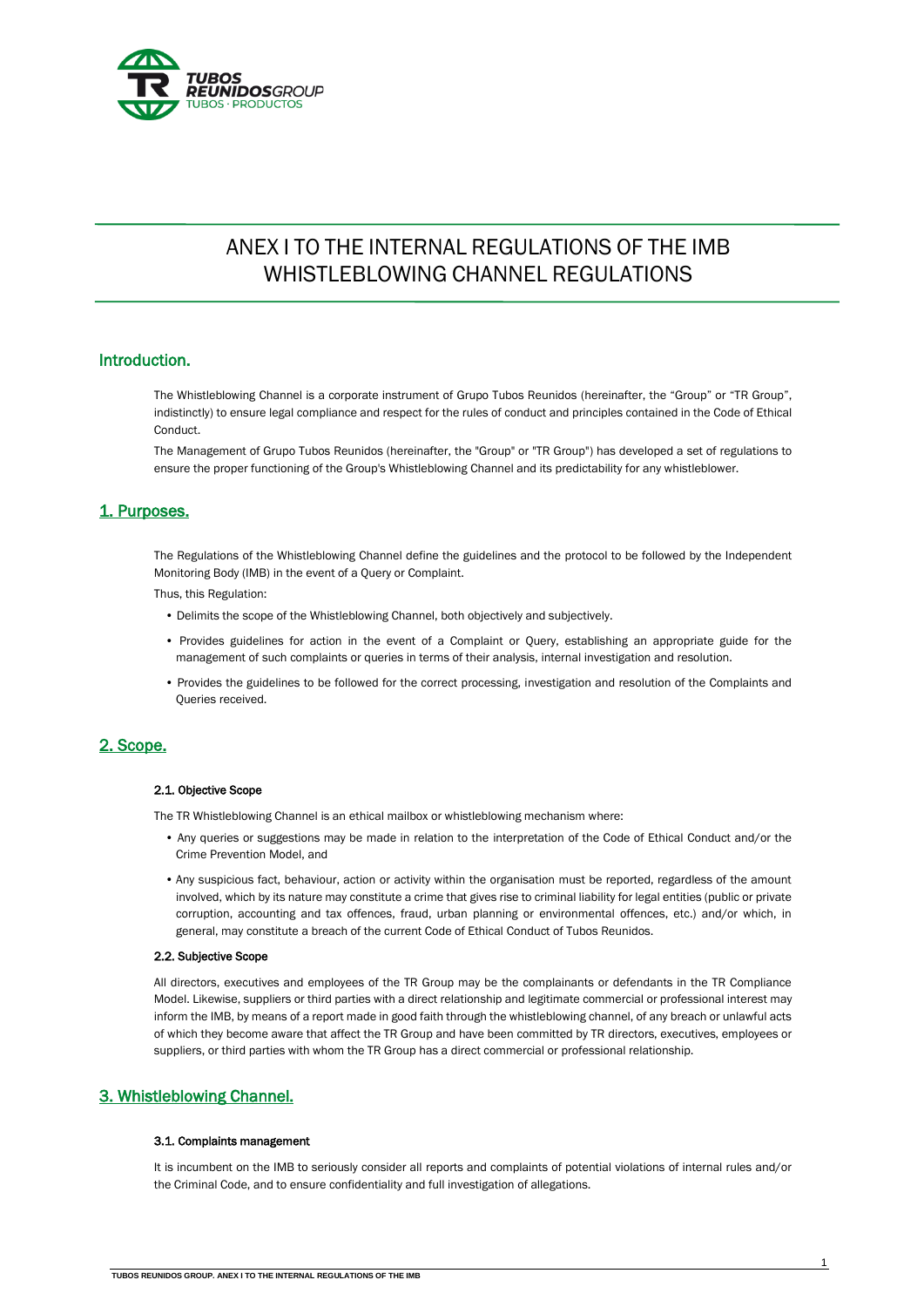

The members of the organisation must be informed by the IMB of the existence and purpose of the Whistleblowing Channel, how it works, the guarantees of confidentiality of the complainant's data and the guarantees that the subject of the whistleblowing will be informed of the existence of the complaint.

In order to provide greater agility, transparency and independence in the processing of possible queries and complaints sent to the established Whistleblowing Channel, the IMB will have only two recipients of messages, with permanent access to the mailbox of the e-mail address canaldedenuncias@tubosreunidos.com: the Chairman and the Secretary of the IMB. The mailbox will be checked by the Secretary on a daily basis.

## 3.2. Reporting of complaints

Complaints may be made in writing to the IMB via the following e-mail address: **canaldedenuncias@tubosreunidos.com**.

Within a maximum of 48 hours of receipt of the query or complaint, all members of the IMB shall have notice and access to the same through its Secretary.

All queries and complaints shall be duly dealt with, even when they have not been received through this formal channel. The complaint must indicate the criminal act or infringing behaviour reported, the reason for which it is considered anomalous or irregular (indicating, if known, the type of offence); the alleged perpetrators of the infringement or criminal act, and the background and evidence that may be provided.

To ensure the accuracy and integrity of complaints, anonymous complaints will generally be rejected. However, anonymous complaints that provide evidence of criminal acts within the scope of the TR Group will be processed by the IMB even if the complainant does not disclose his or her identity, as long as they are reasonably credible.

For the purposes of deciding whether to admit the complaint for processing, the IMB may, if it deems it appropriate, ask the complainant, if he/she has identified him/herself, to clarify or supplement the complaint, providing such documentation and/or data as may be necessary to prove the existence of an irregular conduct.

## 4. Processing of queries and complaints. Guarantees.

## 4.1 Admissibility

The IMB shall investigate all communications received, and shall take appropriate and proportionate steps for the verification of such communications. All members of the IMB shall be informed of the status and outcome of each investigation. The IMB shall guarantee the rights of the complainant and the subject of the complaint. During the processing, the IMB shall safeguard the personal privacy and the protection of personal data of the complainant, all information provided shall be protected and guarded throughout the process, and the defendant shall be informed of his or her rights regarding the investigation process.

In the case of a query or request for advice regarding the lawfulness of a certain practice or the interpretation of the Code of Conduct, the IMB shall meet and resolve the same as a matter of urgency.

The IMB will analyse and process queries and complaints that meet one of the characteristics indicated in section 7. above (i.e. the complainant identifies him/herself or provides credible evidence of a crime) as a matter of urgency, within a maximum period of one week from receipt.

In the event that the IMB considers that the queries or complaints do not meet the minimum requirements for processing, because they are manifestly untruthful, the facts reported do not constitute an offence or crime, or do not meet the minimum requirements for processing, they will be dropped.

Even if the complainant is unable to provide documents or other material support for the evidence at the time, the complaint may be considered to be made in good faith if it is made without manifest disregard for the truth and without intent to seek revenge, cause moral harassment, cause harm at work or work-related injury or injure the honour of the person reported or a third party.

A complainant is considered not to be acting in good faith when the author of the complaint is aware of the misrepresentation of the facts, or acts with manifest disregard for the truth. A strong indication of lack of good faith is the clear intention to take revenge, harass the person reported, damage his/her honour or harm him/her at work or professionally.

Disciplinary sanctions will be imposed on a bad faith complainant, regardless of the criminal and civil liabilities that may derive from his or her behaviour.

Complaints shall be registered by the secretary of the IMB, assigned a single reference code and included in a separate record sheet setting out the main aspects of the complaint. Such record sheet shall contain at least the following information: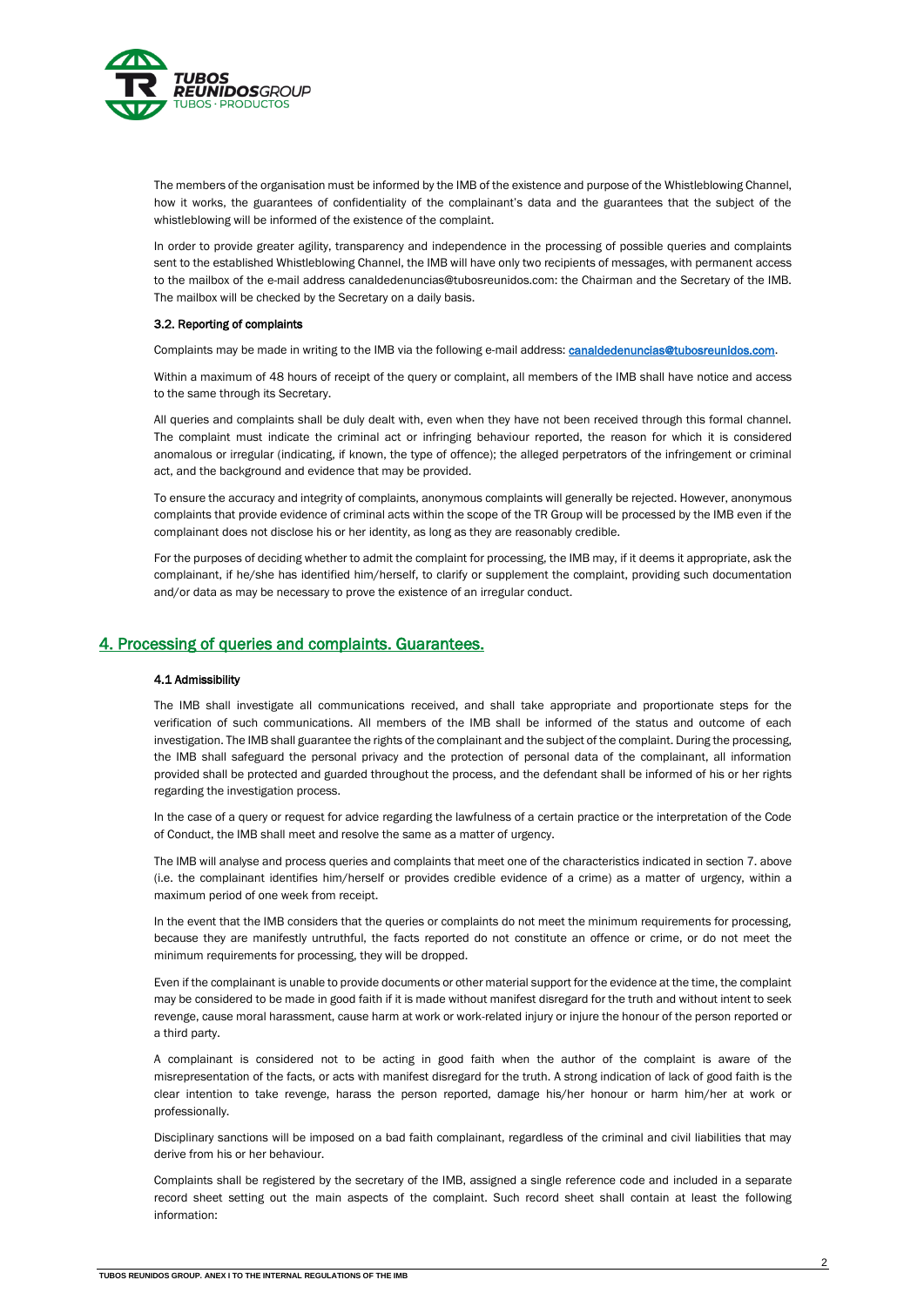

- Ref. no.
- Complaint form:
- Date of complaint:
- Complainant:
- Defendant:
- Manager:
- Investigator:
- Description of the facts reported:
- Evidence provided:
- Company within the TR Group concerned:
- Date of opening of investigation:
- Investigation plan and measures:
- Date of hearing of the defendant:
- Date of submission of the report with investigation results:
- Investigation Findings:
- Type of offence (if applicable):
- Manager's proposed decision:
- IMB's Decision:
- Corrective or disciplinary action taken:
- Subsequent actions:

Complaints shall be kept only for the time necessary for their investigation and resolution, and the necessary measures shall be put in place to ensure that they may be accessed by unauthorised third parties. For statistical and preventive purposes, the content of complaints shall be kept without direct or indirect personal references.

The IMB may also conduct an investigation on its own initiative at any time, without having received a prior complaint. The Board of Directors may also directly initiate investigations in any sector of the TR Group's activity and/or order the IMB to carry them out. The IMB shall initiate an investigation when it becomes aware of facts or circumstances that may constitute a breach, even if they have not been the subject of a complaint.

### 4.2 Guarantees

When handling queries and complaints, the IMB should adopt the following measures to guarantee rights:

## 1) Prohibition of retaliation

Grupo Tubos Reunidos shall not adopt any type of retaliation, either directly or indirectly, against those who have reported in good faith acts that are alleged to be criminal acts and/or acts in breach of the Code of Conduct, regardless of whether the facts reported are considered, after examination, unlikely to constitute an infringement or offence. Thus, the whistleblower may not be harmed in any way that could affect his/her employment or position within the Tubos Reunidos Group. The main objectives of these Regulations are to guarantee indemnity for complainants in good faith and, at the same time, preserve the honour and the presumption of innocence of all directors, executives and employees against malicious or unfounded allegations.

The prohibition of retaliation extends to cases in which the complaint does not meet the established requirements or which, in the end, are not true, without prejudice to sanctions in cases of deliberate misrepresentation or bad faith. In this sense, the use of the Whistleblowing Channel to attribute facts, knowing that they are false or with reckless disregard for the truth, may result in criminal or civil liabilities under the terms contemplated in the current legislation.

## 2) Control of confidential information and proper management of personal data

The IMB will at all times guarantee confidentiality in the treatment of the queries and complaints processed, and the utmost respect for the rights of the persons allegedly involved in a possible breach.

In the exercise of its functions, the IMB guarantees the confidentiality of all the data and background information handled and the actions carried out, unless the disclosure of information is required by law or a court order. In principle, access to confidential data shall only be granted to members of the IMB and persons who necessarily need to access the same for the purpose of investigating the facts reported. In any case, the deliberations and resolutions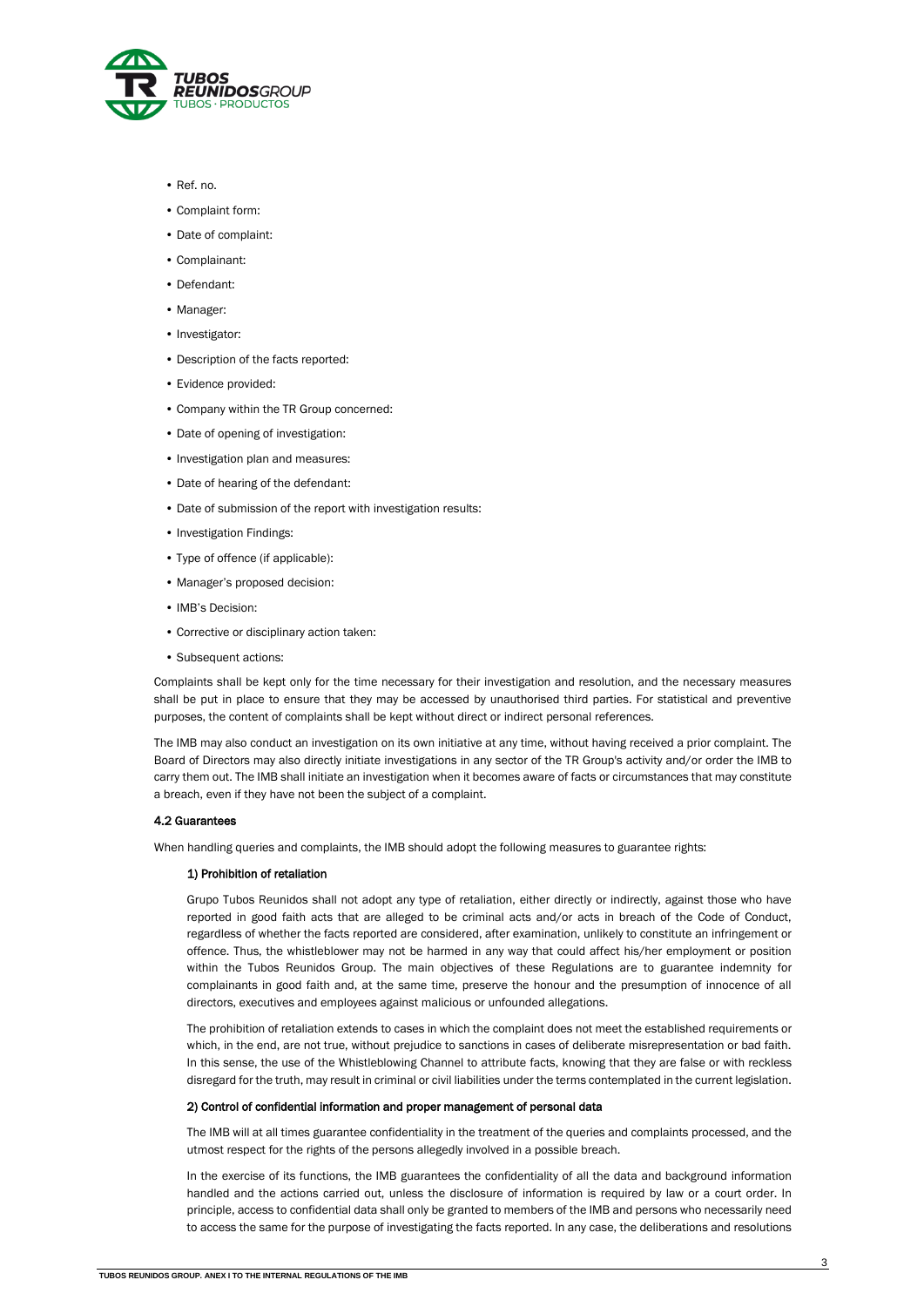

of the IMB shall be treated as secret, and its members or those attending them may not disclose to third parties the proceedings being followed.

The names of bona fide complainants shall not be disclosed at any time to the defendant, unless special circumstances make it appropriate to identify the complainant, and provided that the complainant gives his/her express consent. The Chairman of the IMB may keep the complainant informed of the results of the investigation and of the use to be made of it.

The information received and managed by the IBM shall be stored in such a way that it is only available to its members and shall be kept adequately protected against loss of integrity, confidentiality or improper use. The Secretary shall draw up a list of the documents, reports, presentations and any other documentation that the IMB has sent to the Board and Senior Management of Grupo Tubos Reunidos.

The processing and transfer of personal data contained in queries, complaints and investigations shall be subject to the provisions of Spanish legislation on the Protection of Personal Data in force at any given time, guaranteeing at all times the possibility for the data subjects to exercise their right of access, right to rectification, right to erasure and right to object, where appropriate.

If the complaint is not anonymous, the complainant's express consent shall be required for the processing of personal data. Persons making a complaint shall ensure that the personal data provided are true, accurate, complete and up to date. Complainants may at any time, in accordance with the legislation applicable in each case, exercise their right of access, right to rectification, right to erasure and to object regarding their personal data by written communication addressed to TRSA's registered office, complying with the requirements established by the legislation in force at any time and indicating the specific right they wish to exercise. The personal data will be erased when it is no longer necessary for the purpose of the investigations, including, where appropriate, any eventual legal proceedings arising from the same.

#### 3) Proportionality of the procedure for investigating potential breaches

The procedure shall be appropriate to the circumstances of the case, and shall always be conducted with independence and full respect for the right to a hearing, the right of defence, the right to privacy, and the presumption of innocence of the persons under investigation.

#### 4.3. Powers of the IMB

The IBM, through its Chairman and/or Secretary, shall have access to and may obtain from each of the departments, offices, directors, executives, employees and companies of the TR Group, as much information and documentation as may be necessary for the proper exercise of its functions, provided that the applicable legislation so permits.

The investigator, whether internal or external, and his or her investigative team, if any, shall have access to all the organisation's premises, offices, files and documents, insofar as this is necessary for the investigation and proportionate to its purpose. If necessary for the purposes of the investigation, the investigator may order a search of the computers and e-mails of the persons under investigation. The investigator shall ensure proportionate use of this power.

All directors, employees and executives of the organisation have the duty to respond diligently, completely and truthfully to all questions concerning the performance of their professional activities within the TR Group and to provide such cooperation as may be required by the IMB. Intentional or grossly negligent provision of untruthful or incomplete information shall be considered an infringement subject to disciplinary action.

The IMB may also seek the collaboration or advice of external professionals, who shall address their reports to its Chairman.

To the extent possible, and only where this does not affect the effectiveness of its work, the IMB shall endeavour to act in a transparent manner, informing, where appropriate, the directors and professionals concerned of the subject matter and scope of its investigations.

The IMB may request information from the other bodies and staff of the TR Group on those aspects that are necessary for the exercise of its supervisory and control functions, in particular on the following:

- Financial and accounting situation.
- Status of preventive measures.
- Status of disciplinary proceedings handled by HR, if any.
- Any other affecting the Code of Ethical Conduct or the Prevention Model.